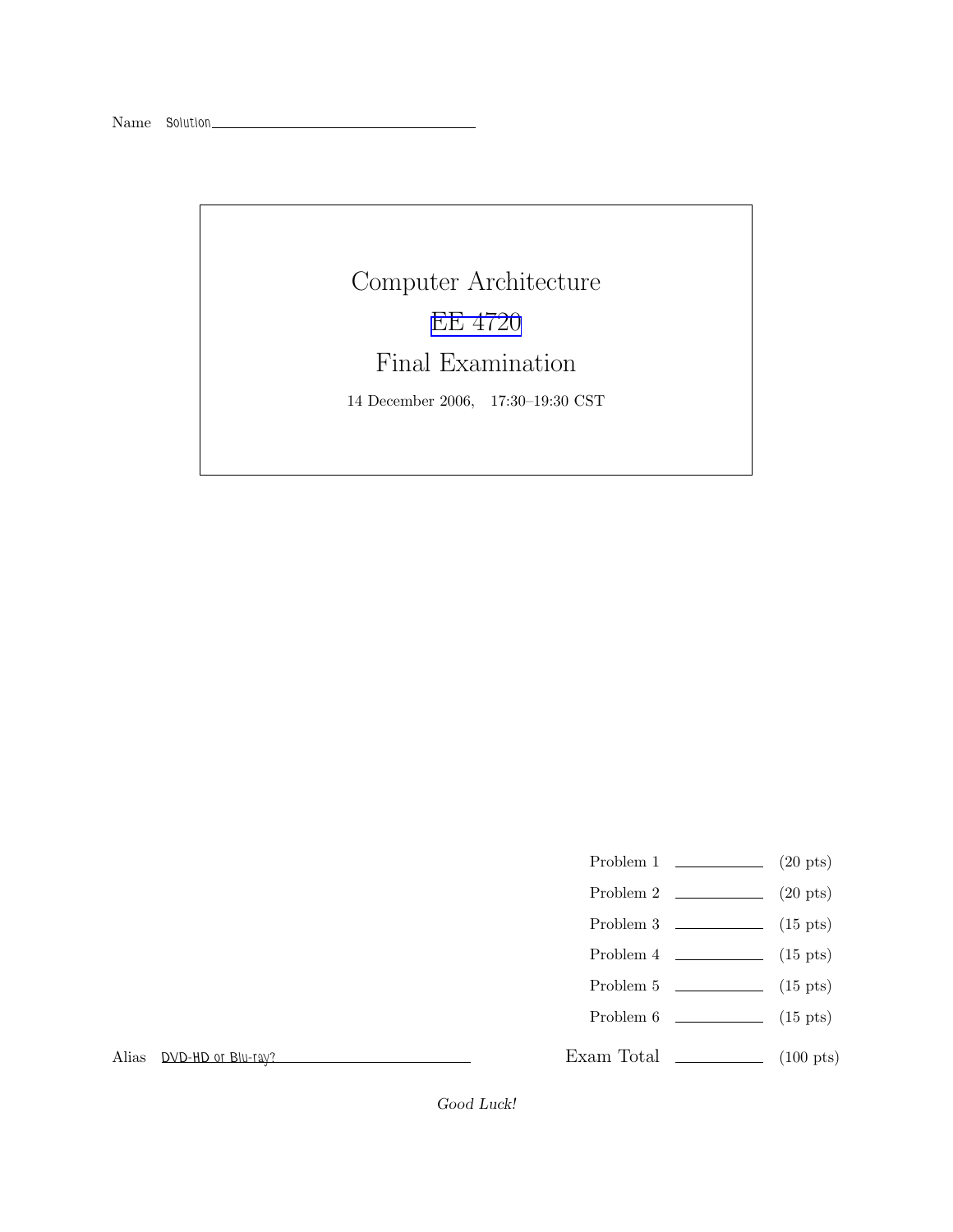Problem 1: In the MIPS implementation on the next page some wires are labeled with cycle numbers and corresponding values. For example,  $|c3:1|$  indicates that at cycle 3 the pointed-to wire will hold a 1. Other wires are labeled just with cycle numbers, indicating that the wire is used at that cycle. If a value on any labeled wire is changed the code would execute incorrectly. The ALU label shows the arithmetic operation performed at the indicated cycle.(20 pts)

- There are no branches or other control-transfer instructions.
- There are no stalls.
- Every instruction writes the floating-point register file.
- Some instruction(s) read the integer register file.
- One instruction has only briefly been covered, make up a reasonable name for it if you don't remember it.

 $\triangledown$  Write a program consistent with these labels.

 $\overline{\vee}$  Some registers can be determined exactly, others must be made up. Use as many different register numbers as possible while still being consistent with the labels.

 $\overline{\vee}$  Fill in the block in the lower-left of the diagram.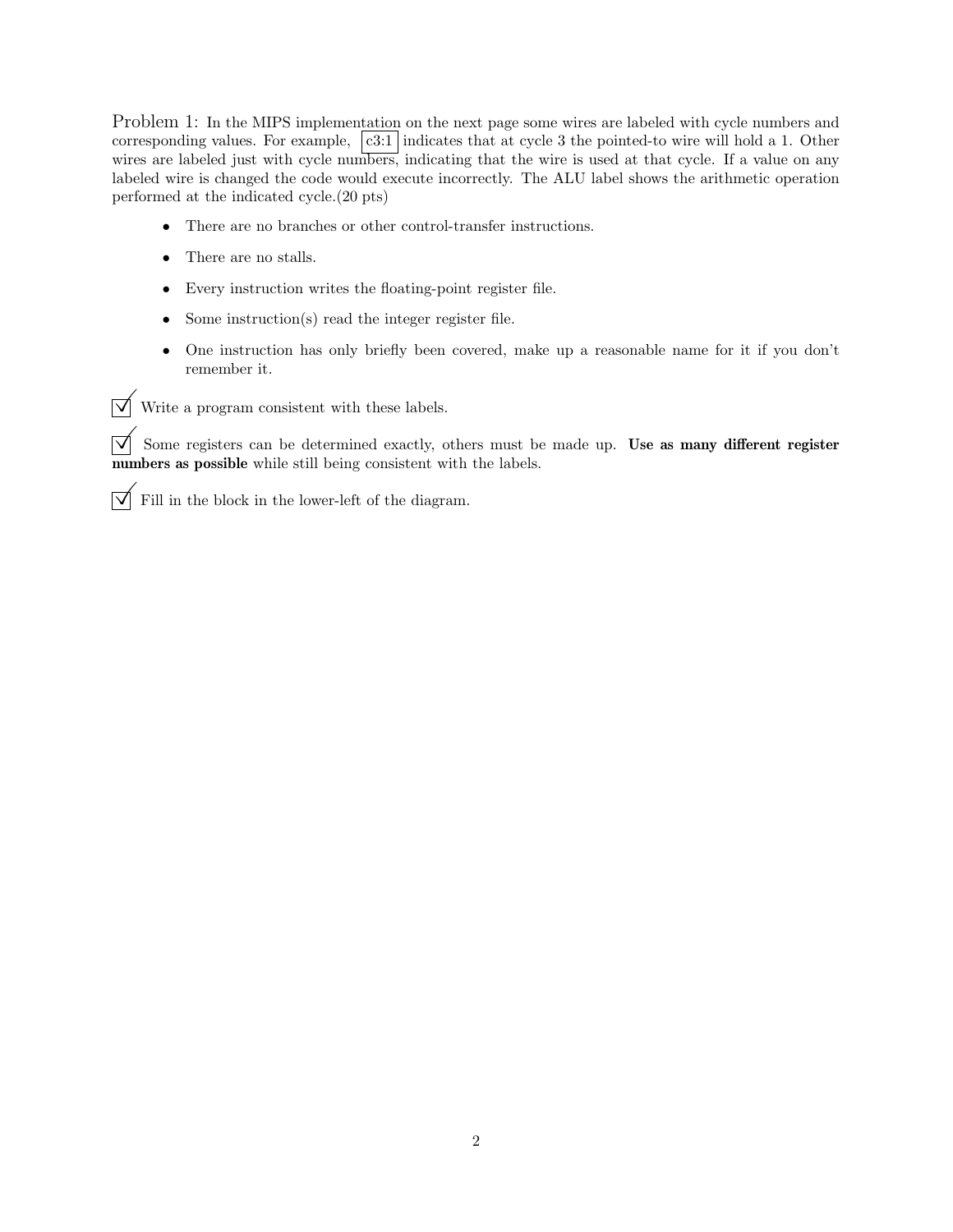Problem 1, continued:

#



# Upper case shows single correct instruction or register, lower case # shows one of several possible correct instructions or registers.

```
# Cycle 0 1 2 3 4 5 6 7 8 9 10 11 12
0x1000: ADD.s F10, F12, f14 IF ID A1 A2 A3 A4 _5 _6 WF
0x1004: LwC1 f16, 24(r1) IF ID EX ME _3 _4 _5 _6 WF
0x1008: MTC1 F20, R5 IF ID EX ME _3 _4 _5 _6 WF
0x100c: mul.s f4, f16, f8 IF ID A1 A2 A3 A4 _5 _6 WF
0x1010: MUL.s f2, F10, F6 IF ID M1 M2 M3 M4 M5 M6 WF
# Cycle 0 1 2 3 4 5 6 7 8 9 10 11 12
```
Instruction at  $0 \times 1000$ : The  $\boxed{c1.12}$  in ID indicates that the first source register is f12. The  $\boxed{c4.10}$  in stage 3 directly provides the destination register, f10. The c6 in stage 5 indicates that this can't be a multiply, and since it reads the floating point register file it can only be an add.

Instruction at 0x1004: The  $\sqrt{c3:24}$  in EX indicates that this starts out in the integer pipeline (using an immediate of 24), the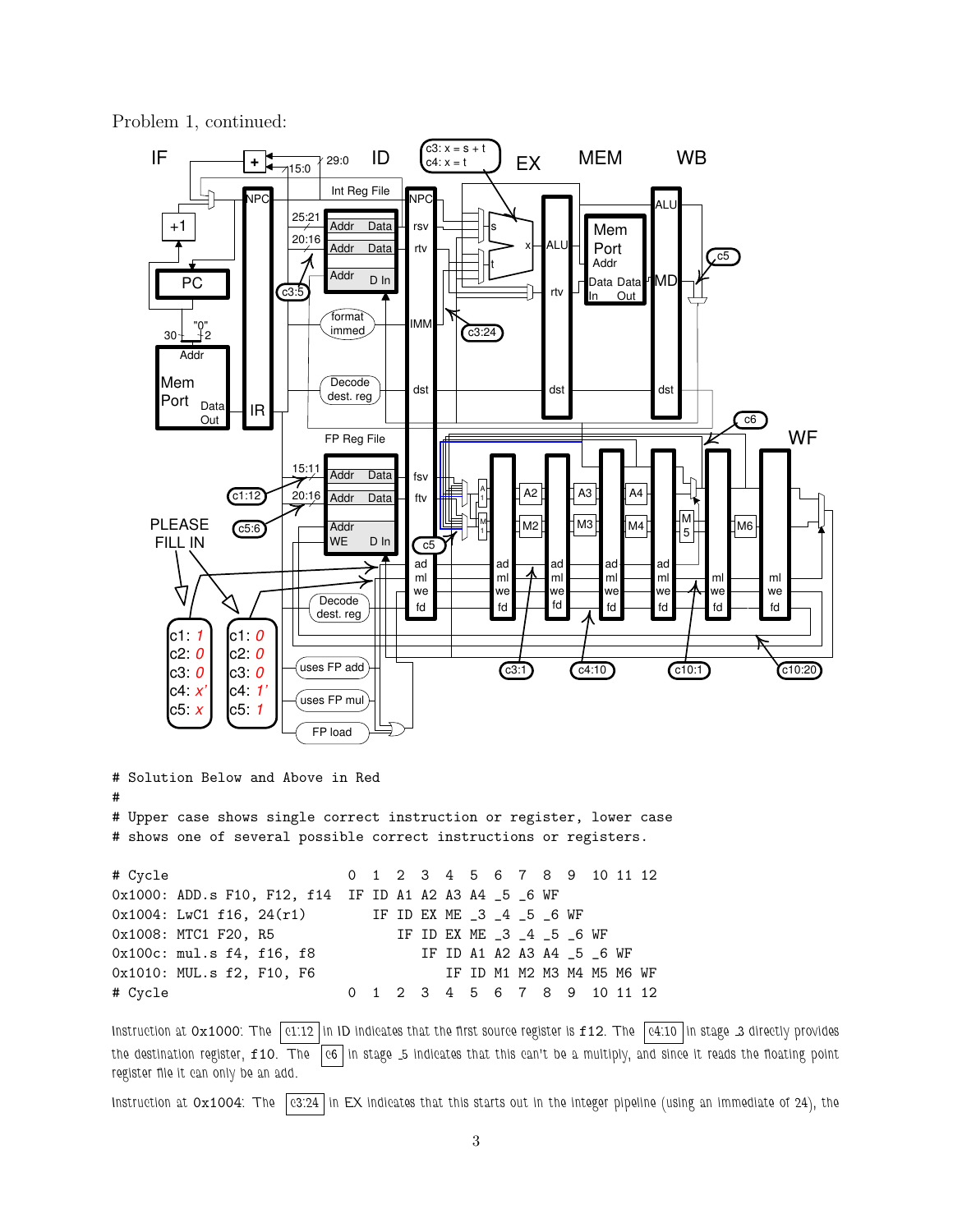c5 in WB indicates that it's a load, and the c5 in stage 1 shows that it must be a floating point load, such as  $1 \le 1$  (load word co-processor 1). There is no way to determine the destination or base register.

Instruction at 0x1008: Like the previous instruction, this starts in the integer pipeline, indicated by the  $|c3:5|$  in ID. The  $|c4: \times \pm t|$ in EX indicates that its result is the rt register value (the instruction performs no computation). The  $\vert$  c10:20  $\vert$  in WF indicates that this instruction writes register  $f20$ . Since it uses an rt value it can't be a load, so it's probably an  $m \overline{t c} 1$  (move to coprocessor 1), an instruction that moves a value from the integer register file to the floating-point register file.

Instruction at  $0x100c$ : The  $|c5|$  in 1 indicates that this instruction bypasses from the instruction in WB (the integer pipe) and so the second source register of this instruction must match the destination of the instruction at  $0x1004$ . Note that there is not enough information to determine what that register is, f16 is an arbitrary choice.

Instruction at  $0x1010$ : The c10:1 in 1 indicates that this is a multiply. The c6 in 1 (or 5 from  $0x1000$ 's perspective) indicates a bypass with the instruction at  $0x1000$ , revealing the first source register,  $f10$ . The  $\int$  c5:6 in ID gives the second source register, f6. There is no way to determine the destination register.

AD Mux Control Signal Fill In: Values for the first fill-in are the control signals for the stage- 5 mux. A value of 0 indicates that the instruction will write a value from the integer pipeline (such as a  $1$ wc1 or  $m$ tc1), a value of 1 indicates it will write a value produced by the floating-point adder (such as add.s or sub.s). For other instructions it doesn't matter what the value is. In the solution, shown in red, the x indicates either value is okay. This solution is valid when the instruction at  $0x100c$  is a mul.s; it could have been an add.s and if it were the value at c4 would be 1.

ML Mux Control Signal Fill In: Values for the second fill-in are the control signals for the WF-stage mux. The value should be 1 for multiply, or 0 for other instructions that write the FP register file. If an instruction doesn't write the FP register file the value doesn't matter. The solution appears in red. If the instruction at  $0x100c$  were an add the value at c4 would be a 0.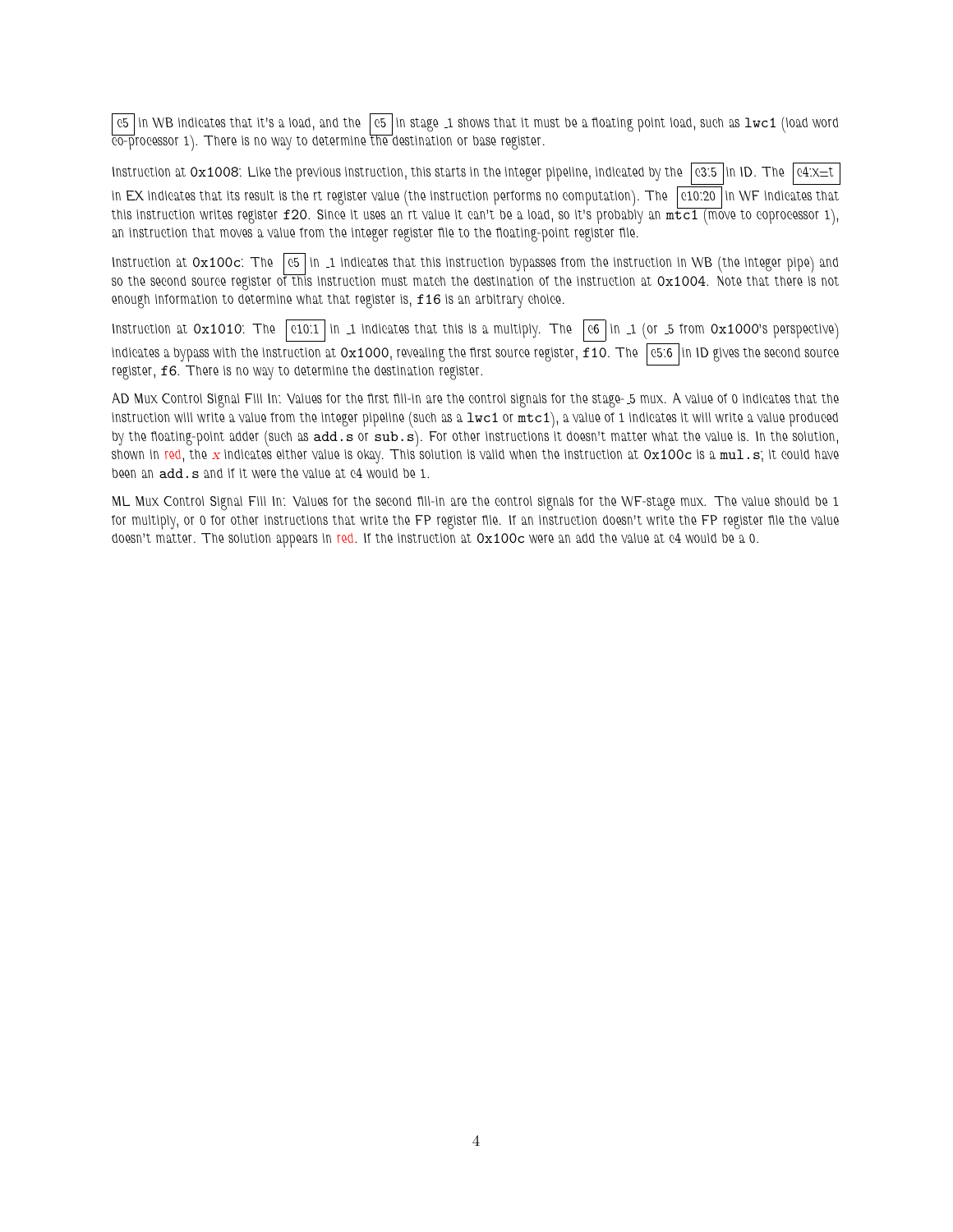Problem 2: The code below runs on three systems which are identical except for the branch predictors. One system uses a bimodal predictor with a 1024-entry BHT, one uses a local history predictor with a 1024-entry BHT and a fiveoutcome history, and one uses Predictor X, illustrated below. (The PHT input is a concatenation of the local history and three branch PC bits.) The code below has two branches, B1 and B2, which execute in a repeating pattern as shown. There are no other branches in the code.(20 pts)

..



Note: In the original problem the input to Predictor  $X$  used an exclusive or rather than a concatenation. LOOP:

0x1000: B1: bne r1, r2 SKIP1 NNNTTNNNNTTNNNTTNNNTT... .. SKIP1: .. 0x1124: B2: bne r3, r4, SKIP2 N N N T T T N N N T T T N N N T T T ... .. SKIP2 .. j LOOP  $\triangledown$  What is the accuracy of the bimodal predictor on branch B1 after warmup? Accuracy on B1:  $\frac{2}{5}$ . Solution is straightforward.

Note: In the original exam the questions below asked about B1 rather than B2.

 $\triangledown$  What is the accuracy of the local predictor on branch B2 after warmup? (Do not ignore branch B1 when answering this part.)

Accuracy on B2:  $\frac{5}{6}$  . Branch B2 is predicted using six distinct local history patterns, three of which (TNNNT, NNNTT and TTNNN) are shared with B1. With one of the shared patterns, NNNTT, the next outcomes disagree: not-taken for B1 and taken for B2. Since B1 occurs slightly more often the PHT entry at address 3 (NNNTT) will eventually start predicting only B1 correctly. Therefore the predictions made using only five out of six patterns in B2 will be correct and the accuracy will be  $\frac{5}{6}$ .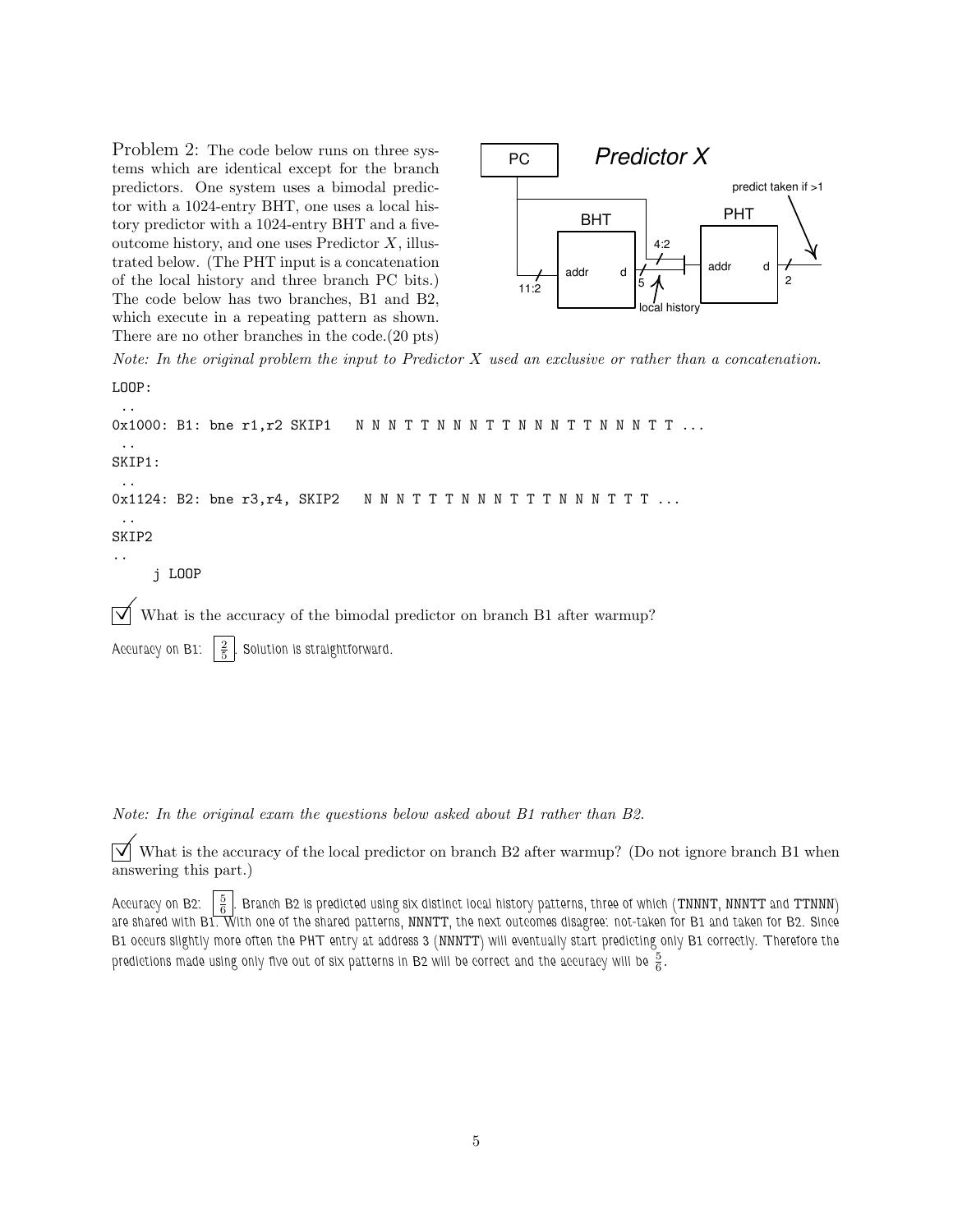$\overrightarrow{\mathcal{A}}$  What is the minimum local history size for the local predictor to achieve 100% accuracy on branch B2 (without ignoring B1)?

Eight outcomes.

With eight outcomes B1 and B2 won't share patterns.

 $\overrightarrow{\bigvee}$  What is the accuracy of Predictor X on branch B2?

Accuracy is  $\boxed{100\%}$ . Predictor X is similar to the local predictor except that by concatenating branch address bits with local history, two different branches (or at least those that differ in PC bits 4:2) with the same local histories will be stored in separate PHT entries. This will avoid the interference suffered by B1 and B2 in the five-outcome local history predictor.

 $\overrightarrow{v}$  What is the minimum local history size for the Predictor X to achieve 100% accuracy on branch B2 (without ignoring B1)?

Minimum history size is three outcomes. With X one can ignore B1 because B1 and B2 will use separate entries. Then considering B2 alone, only three outcomes are needed.

 $\overrightarrow{\mathsf{Q}}$  Explain why predictor X has lower or higher accuracy than the local predictor on branch B2. Because it avoids interference.

 $\overrightarrow{\mathcal{A}}$  As indicated above, B1 is at address 0x1000 and B2 is at address 0x1124. How would different branch addresses affect the answers above?

If bits 4:2 were the same then predictor  $X$  would perform the same as the local predictor. If bits 11:2 of the two branches were the same then the local predictor would perform more like a global predictor.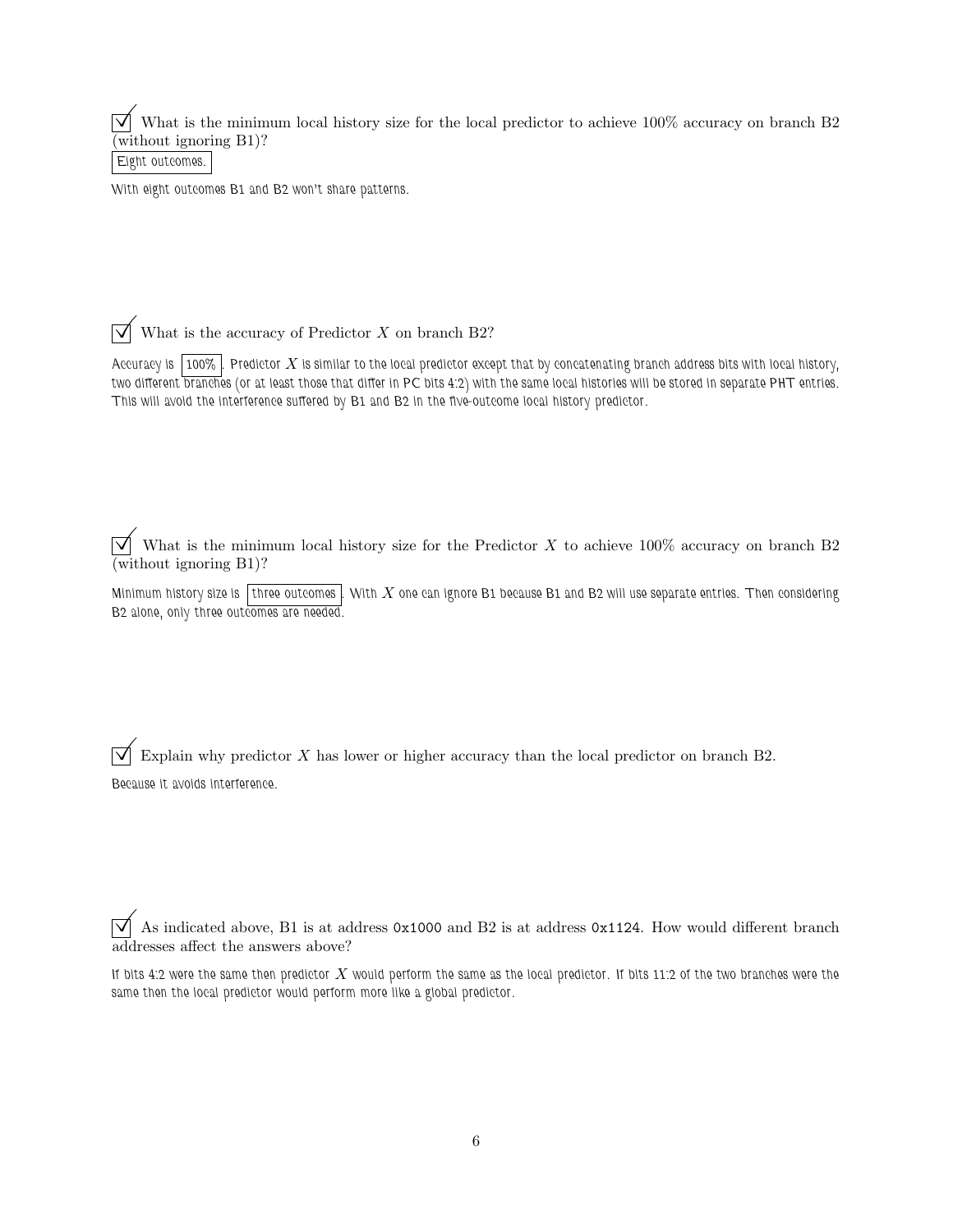Problem 3: Consider the execution of MIPS code below. The code follows a large number of nop instructions. As can be seen the system below is statically scheduled. In the questions below "relatively simple" means simple compared to dynamic scheduling.

(15 pts)

```
# PC Cycle: 0 1 2 3 4 5 6 7
0x1ff0: lh r1, 0(r2) IF ID EX ME WB
0x1ff4: lw r4, 8(r2) IF ID -> EX ME WB
0x1ff8: addi r6, r6, 1 IF ID -> EX ME WB
0x1ffc: xor r8, r9, r10 IF ID -> EX ME WB
0x2000: sub r11, r8, r13 IF -> ID EX ME WB
0x2004: and r14, r11, r16 IF -> ID -> EX ME WB
# PC Cycle: 0 1 2 3 4 5 6 7
```
 $\overrightarrow{\mathcal{A}}$  What is the minimum fetch/decode width of a system that could produce that execution? (The x in  $x$ -way superscalar)

Minimum width:  $\boxed{4}$ . It must be at least 4 because in cycle zero four instructions are being fetched at the same time.

## $\boxed{\bigtriangledown}$  Why is the fetch/decode width above a minimum and not an exact number?

It's still possible that the system is wider, say 8-way, but is limited to aligned fetch groups and that would explain why the instruction at 0x2000 was fetched in cycle 1 rather than 0.

 $\overrightarrow{\mathsf{V}}$  What caused the and to stall in cycle 4? Could the stall be avoided?

True data dependence with the sub. That could not be avoided.

 $\overrightarrow{v}$  What might have caused lw to stall? Suggest a relatively simple change to the implementation to avoid such stalls.

There may have been only one memory port in the ME stage, to be shared by all four instructions. A solution would be to include a second memory port.

 $\overrightarrow{\mathsf{V}}$  What might have caused addi and xor to stall? Note: The original question also asked for a "relatively" simple solution."

If addi and xor did not stall and if new instructions moved into ID then the instructions in ID would be out of order (because of the lw which must stall). One could modify the control logic so that it could handle instructions being out of order in ID, the complexity would probably not be worth the effort.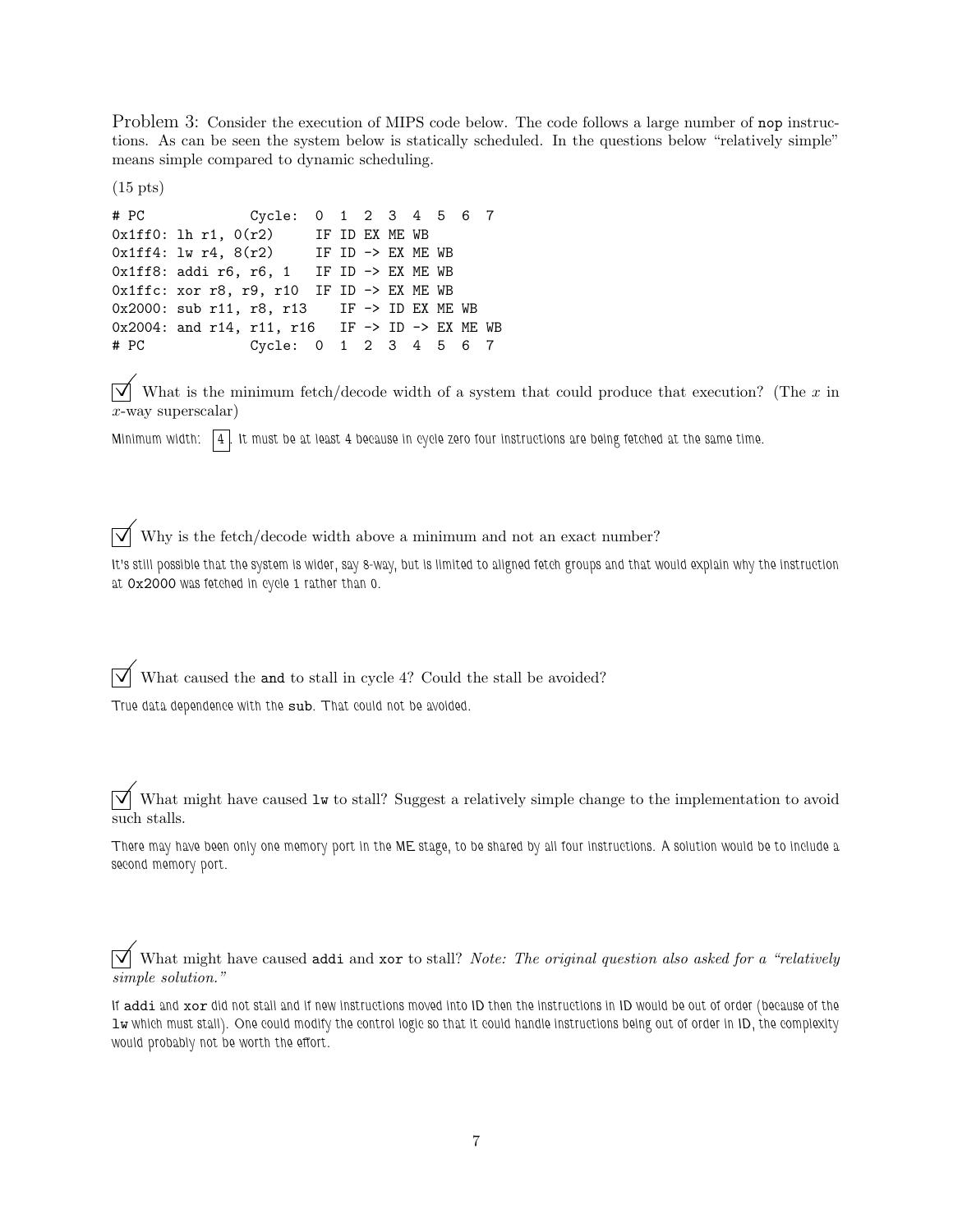Problem 4: Consider the dynamically scheduled implementation below. (15 pts)



(a) Where is the logic for finding the (data) dependencies that requiring bypassing most likely to be?

Indicate on diagram.

Within the scheduler and instruction queue.

(b) Suppose due to a manufacturing error every entry in the ID register map is initialized to 12 after each reset, but the commit register map was properly initialized. Initial register values are not defined, so getting the wrong value for a register that was never written is not a problem here.

 $\overrightarrow{\mathcal{A}}$  Which code fragment below is more likely to encounter a problem? *Hint: It has something to do with* the connection from the ID Register Map to the ROB.

```
The first one.
# Fragment A
add r1, r2, r3
add r2, r1, r5
add r1, r6, r7
add r2, r8, r9
nop
 ..
# Fragment B
add r0, r2, r3
add r0, r1, r5
nop
 ...
```
 $\triangledown$  Explain what goes wrong.

Because of the flaw the first instruction gets  $p12$  as an incumbent for  $r1$  and the second instruction also gets  $p12$  as an incumbent for r2. After the third and fourth instructions commit p12 will appear in the free list twice, and so later when they are removed from the free list the same physical register (p12) could be simultaneously assigned to two in-flight instructions. Each of these two instructions will expect to write its own register, instead they will be writing the same register, causing problems.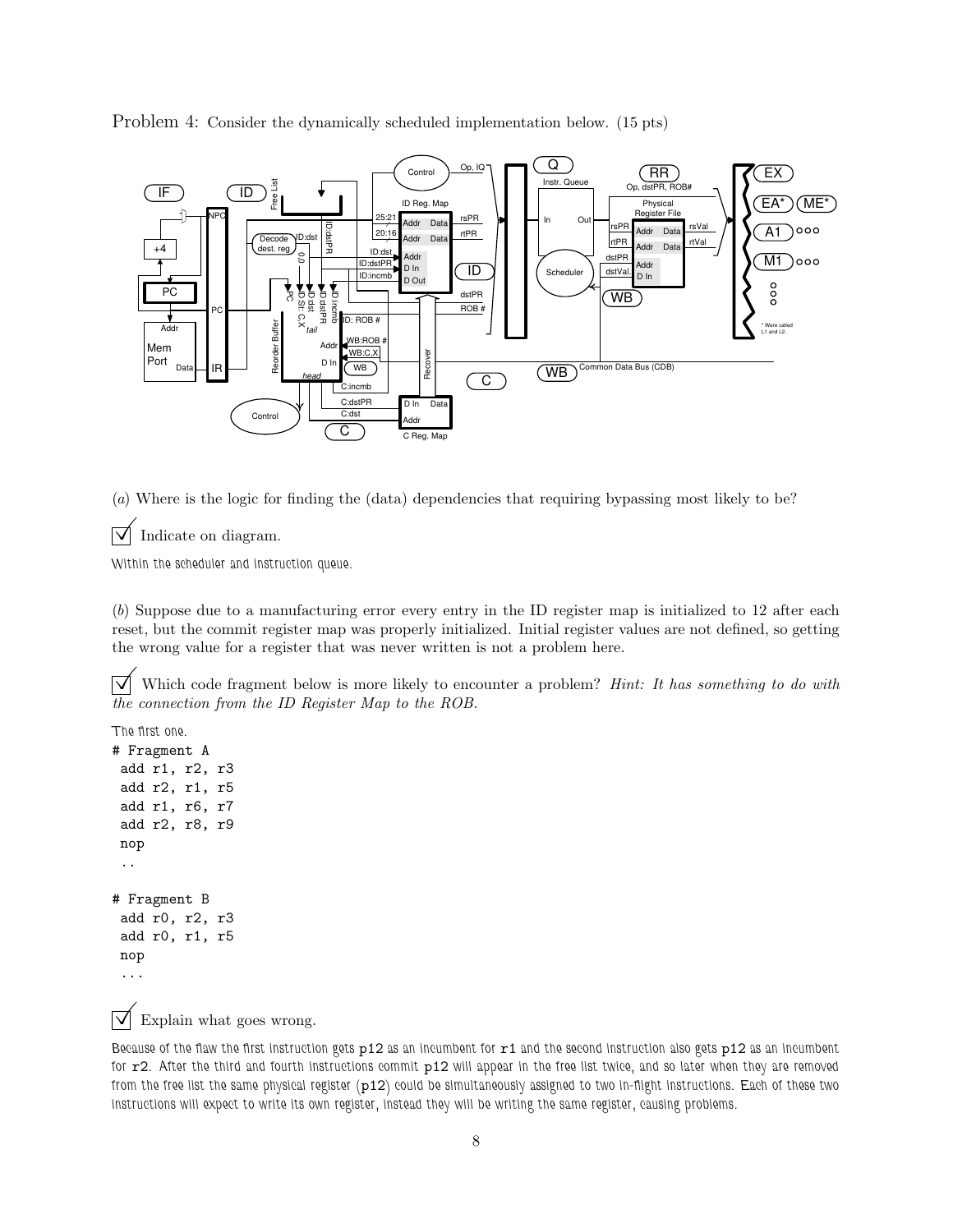$\boxed{\bigtriangledown}$  Suppose millions of these defective implementations have already been manufactured. Suppose when turned on the processor starts executing code at address 0x1000. What code could be put there to fix the problem? (It's not one of the fragments above because one of them only avoids it, later code could still trigger it.) Hint: There's enough room for the answer below.

If the instruction at 0x1000 raises an exception then the recovery mechanism will copy the commit map to the ID map, fixing the problem. The only tricky part is getting the exception handler in place before the first instruction executes.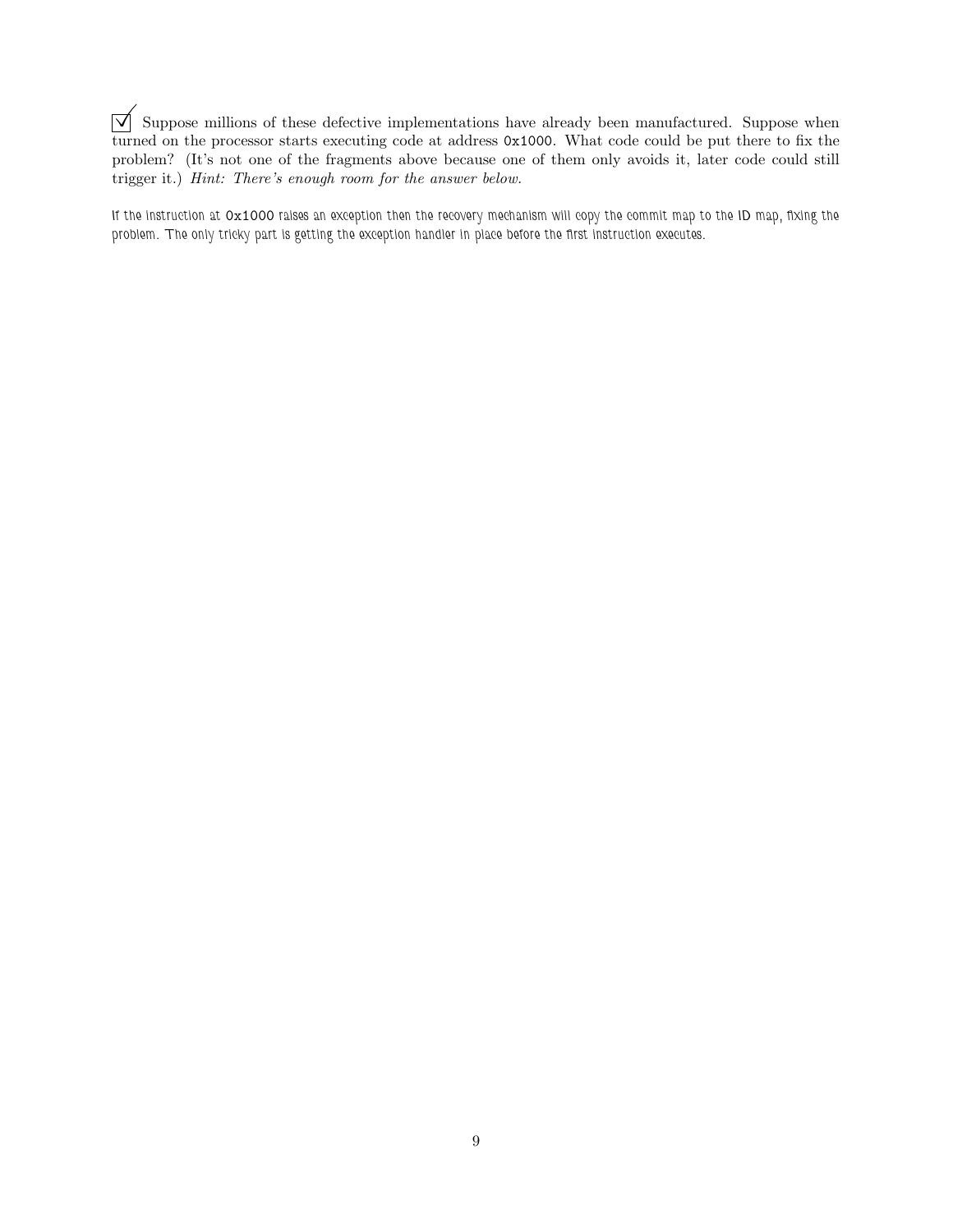Problem 5: The diagram below is for a 64-MiB ( $2^{26}$ -character) set-associative cache on a system with the usual 8-bit characters. (15 pts)

(a) Answer the following, formulæ are fine as long as they consist of grade-time constants.

 $\overrightarrow{\mathsf{M}}$  Fill in the blanks in the diagram.



 $\triangledown$  Associativity:

The cache is 4-way set associative.

 $\overline{\vee}$  Memory Needed to Implement (Indicate Unit!!): It's the cache capacity plus  $4 \times 2^{24-8}$   $(64-24+1)$  bits.

 $\overline{\mathcal{A}}$  Line Size (Indicate Unit!!): Line size is  $2^8 = 256$  characters.

 $\overrightarrow{\mathcal{A}}$  Show the bit categorization for a direct mapped cache with the same capacity and line size.

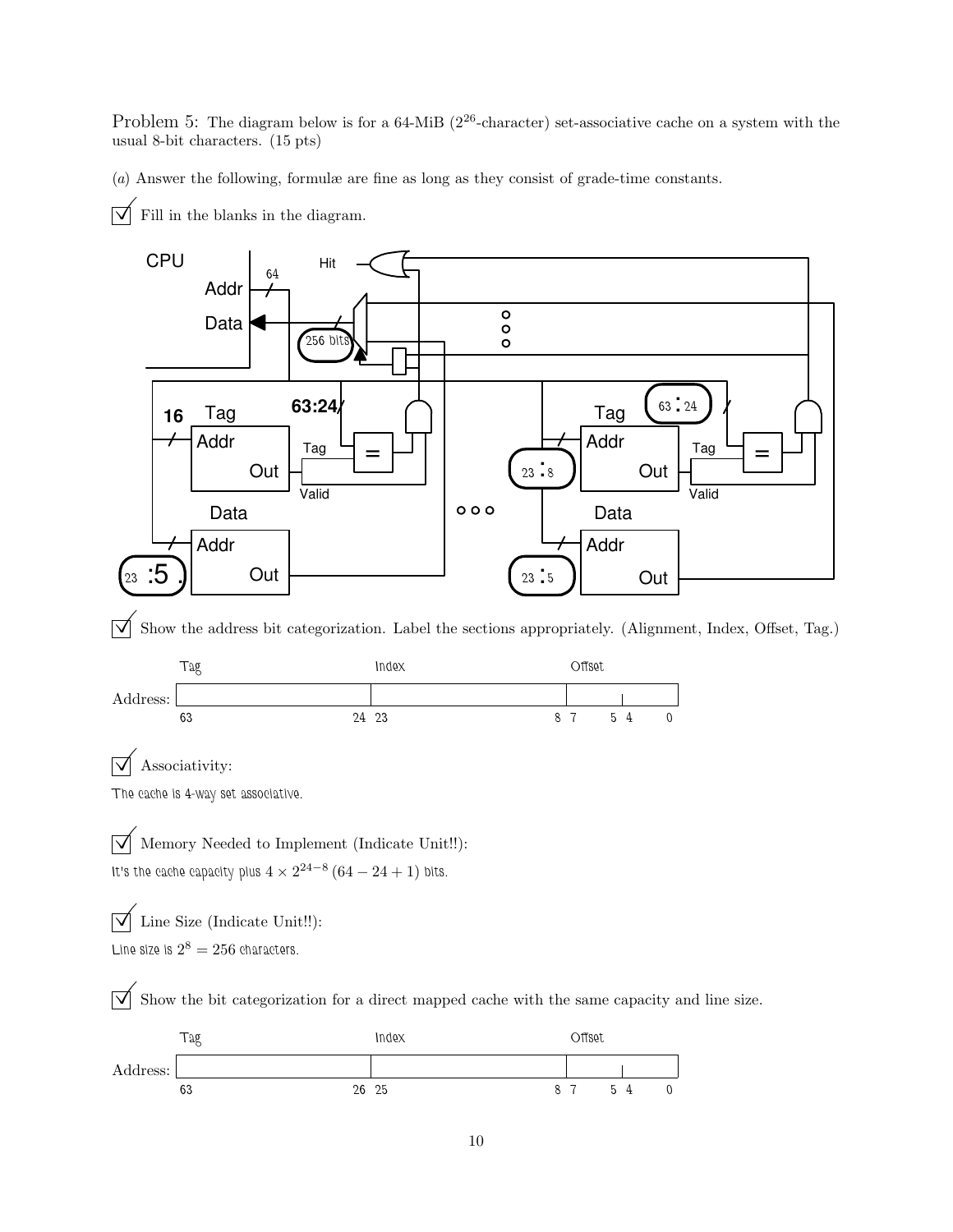Problem 5, continued: For the problems on this page use the cache from the previous page.

(b) The code below runs on the same cache as the first part of this problem. Initially the cache is empty; consider only accesses to the array.

 $\triangledown$  What is the hit ratio running the code below? Explain

```
double sum = 0.0;
char *a = 0x2000000; // sizeof(char) = 1 character.
int i;
int ILIMIT = 1 << 10; // = 2^{10}for(i=0; i<ILIMIT; i++) sum += a[i * 4];
```
The line size is  $2^8\,=\,256$  characters and the size of an array element is one character. The miss on the first will bring in  $256$ characters, a line. The second iteration will access data on this line. The line will be "used up" at  $i=\frac{256}{4}=64$ , and so for each miss there are 63 hits.  $\boxed{\text{The hit ratio is } \frac{63}{64}}$ .

(c) The code below also runs in the cache from part a. Find the minimum values of JLIMIT and JSTRIDE that will result in the code below having a 0% hit ratio.

```
\sqrt{\phantom{a}} JSTRIDE and JLIMIT
```

```
double sum = 0.0;
char *a = 0x2000000; // sizeof(char) = 1 character.
int i, j;
int ILIMIT = 1 \le 10;
int JLIMIT = // FILL IN
int JSTRIDE = // FILL IN
for(i=0; i<IILMIT; i++)for(j=0; j<JLIMIT; j++)sum += a[i + j * JSTRIDE];
```
Notice that the pattern of accesses when i=0 is the same as when i=1, etc., so the strategy is to make sure that whatever is cached when  $j=0$  is evicted by the time  $j=JLIMIT$ .

One way of doing that is to set JSTRIDE so large that each access will use a different tag (but have the same index). Since the tag bits start at bit 24 and the array element size is a character,  $\vert$  JSTRIDE = 1 << 24. Since the cache is four-way set associative it can only hold four lines with the same index and different tags. So with  $JSTRIDE = 1$  << 24 the line brought in when  $j=0$  will be evicted (assuming LRU replacement) when  $j=4$ . By setting  $|JLLIMIT=8|$  no data brought in on one  $i$  iteration will be present in the next one.